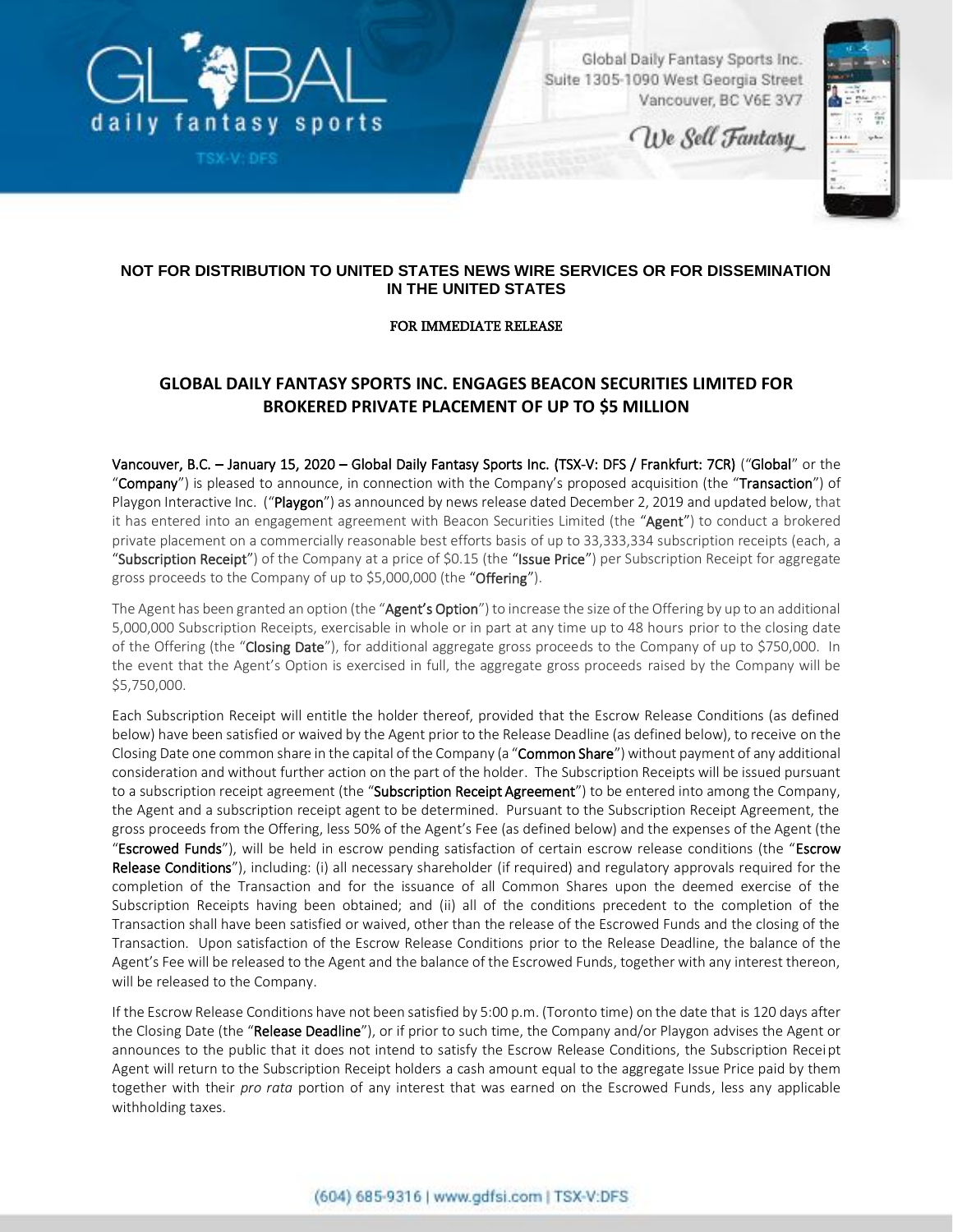

TSX-V: DFS

Global Daily Fantasy Sports Inc. Suite 1305-1090 West Georgia Street Vancouver, BC V6E 3V7

We Sell Fantasy



The Company has agreed to pay the Agent a cash commission (the "Agent's Fee") equal to 7% of the aggregate gross proceeds of the Offering, subject to a reduced commission for any subscriptions from President's list subscribers. The Company has also agreed, subject to receipt of regulatory approvals, to issue to the Agent compensation options (the "Compensation Options") on the Closing Date equal to 7% of the aggregate number of Subscription Receipts issued pursuant to the Offering, subject to a reduced number of Compensation Options in respect of any subscriptions from President's list subscribers. Upon the satisfaction of the Escrow Release Conditions and the release of the Escrowed Funds, each Compensation Option will be exercisable for one Common Share at the Issue Price per Common Share for a period of eighteen (18) months following the satisfaction of the Escrow Release Conditions, subject to acceleration at the option of the Company in certain circumstances.

The Offering is expected to close on or about February 7, 2020, and is subject to certain conditions including, but not limited to, the receipt of all necessary approvals including the approvals of the TSX Venture Exchange. The Company intends to use the net proceeds from the Offering to fund the Transaction and the launch of Playgon's Las Vegas Studio, sales and marketing, continued software development and for general working capital.

All securities issued pursuant to the Offering will be subject to a statutory four-month hold period from the Closing Date in accordance with Canadian securities legislation.

The Subscription Receipts will be sold in Canada on a private placement basis to "accredited investors" in accordance with applicable securities law and under applicable exemptions from prospectus requirements pursuant to National Instrument 45-106 – *Prospectus Exemptions*. The securities have not been and will not be registered under the United States *Securities Act of 1933*, as amended (the "U.S. Securities Act") or any state securities laws and may not be offered or sold within the United States or to U.S. Persons unless registered under the U.S. Securities Act and applicable state securities laws or an exemption from such registration is available. This press release shall not constitute an offer to sell or the solicitation of an offer to buy securities in the United States, nor shall there be any sale of these securities in any jurisdiction in which such offer, solicitation or sale would be unlawful.

## Transaction Update

Pursuant to the Company's press release dated December 2, 2019, Global and Playgon have agreed to extend the closing date of the Transactio[n from January 15, 2020](x-apple-data-detectors://1/) to on or before February 28 2020. In addition, the Company will arrange an additional short-term working capital loan for up to \$200,000 under the same terms and conditions as detailed in the Company's press release dated December 2, 2019.

## About Playgon Interactive Inc.

Playgon is a technology company devoted to leading the innovation curve in Live Dealer Casino gaming, featuring an unrivaled mobile platform. With its 12,000 sq. ft state of the art broadcasting studio streaming live from Las Vegas, the gaming capital of the world, Playgon is providing the ultimate in interactive entertainment with first-to-market products and mobile-first strategies that are years ahead of the competition. It's cutting-edge technology and operational best practices make Playgon the best possible partner for online casinos looking to the future. Playgon's Live Dealer Casino games covers the classic and most played casino favourites, from Roulette and Blackjack to Baccarat and Casino Hold'em with new in game features and functionality to boost online casino revenues, such as bonus features, side bets, tournament functionality and other promotional tools.

For further information, please visit the Company's website at [www.playgon.com.](http://www.playgon.com/)